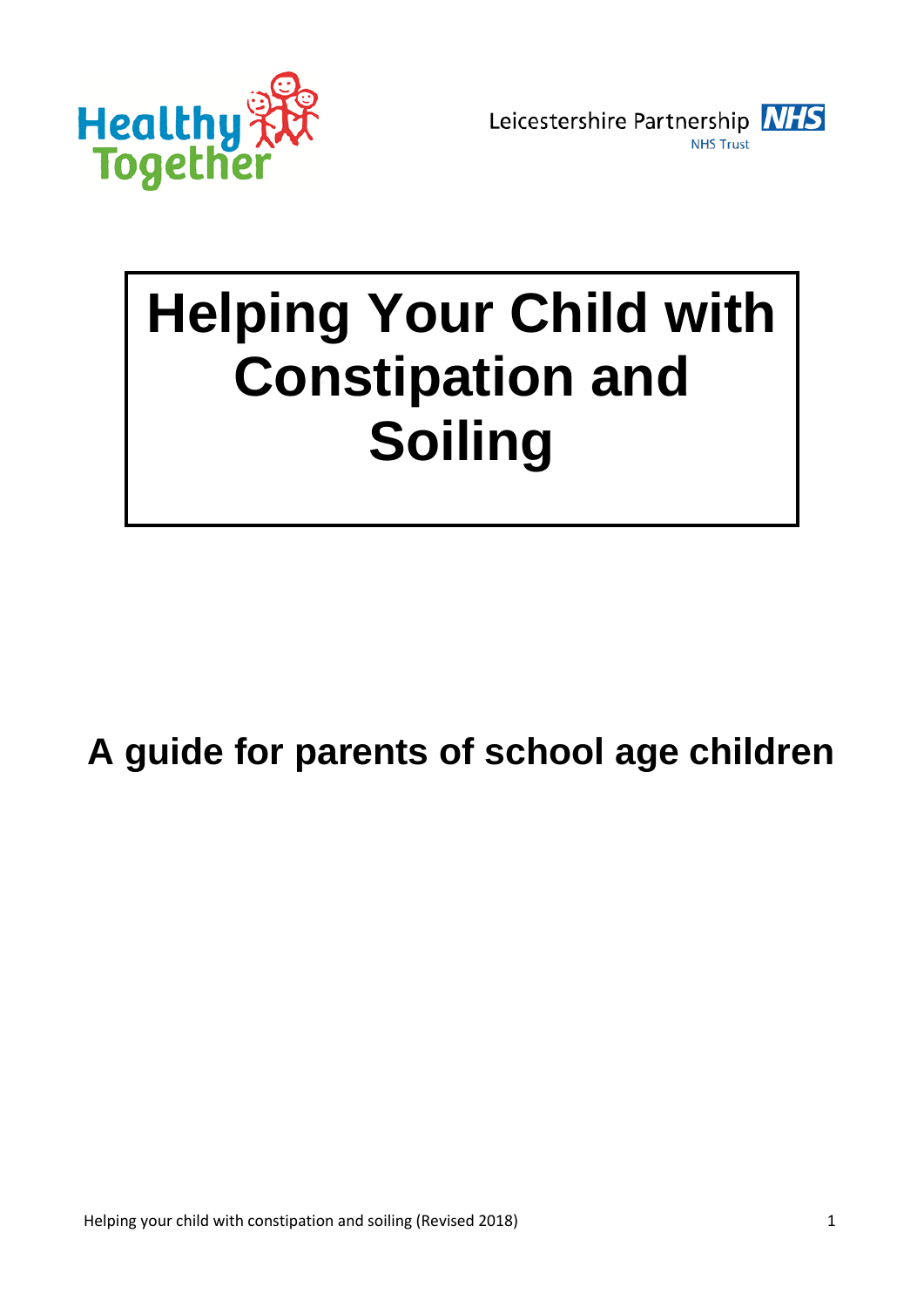### **What is constipation?**

The most common bowel problem for children is constipation. It occurs when your child does not open their bowels regularly. The poo becomes hard and dry making it difficult and painful to pass.

**Up to 30% of children up to the age of 19 experience constipation** 

**(NICE 2010)**

Some children may be doing a poo every day but not emptying their bowel properly or only passing small amounts - they too can also be suffering from constipation.

Constipation can be difficult to recognise therefore may be missed.

|             | <b><i><u>Cooks Ifflase</u></i></b>                                                          |
|-------------|---------------------------------------------------------------------------------------------|
| twpe        | rabbit droppings<br>Separate hard lumps, like nuts (hard to pass)                           |
| type 2      | looks like<br>bunch of grapes<br>Sausage-shaped but lumpy                                   |
| type 3      | <b>Icolss likes</b><br>corn on cob<br>Like a sausage but with cracks on its surface         |
| O(g)        | <b>Iccles likes</b><br>sausage<br>Like a sausage or snake, smooth and soft                  |
| type 5      | <b>Inclus lilitae</b><br>chicken nuggets<br>Soft blobs with clear-cut edges (passed easily) |
| type 6      | <b>Icels like</b><br>porridge<br>Fluffy pieces with ragged edges, a mushy stool             |
| <b>TWD®</b> | <b>Icolas Mage</b><br>aravy<br>Watery, no solid pieces ENTIRELY LIQUID                      |

Children have different patterns of when they need to poo.

A child is considered to be constipated if they poo less than 3 times a week, find it difficult to pass their poo and is painful; their poo is often hard and small.

One episode of pain may cause children to avoid going to the toilet to poo – this can lead to a build-up of poo and then becomes even harder or painful to pass.

**Type 1 - has spent the longest time in the bowel. These poos are hard to pass and often requires a lot of straining.**

**Type 7 – has spent the least time in the bowel. Your child will have the need to pass urgently and accidents may happen.**

**Ideal poo is Type 4.**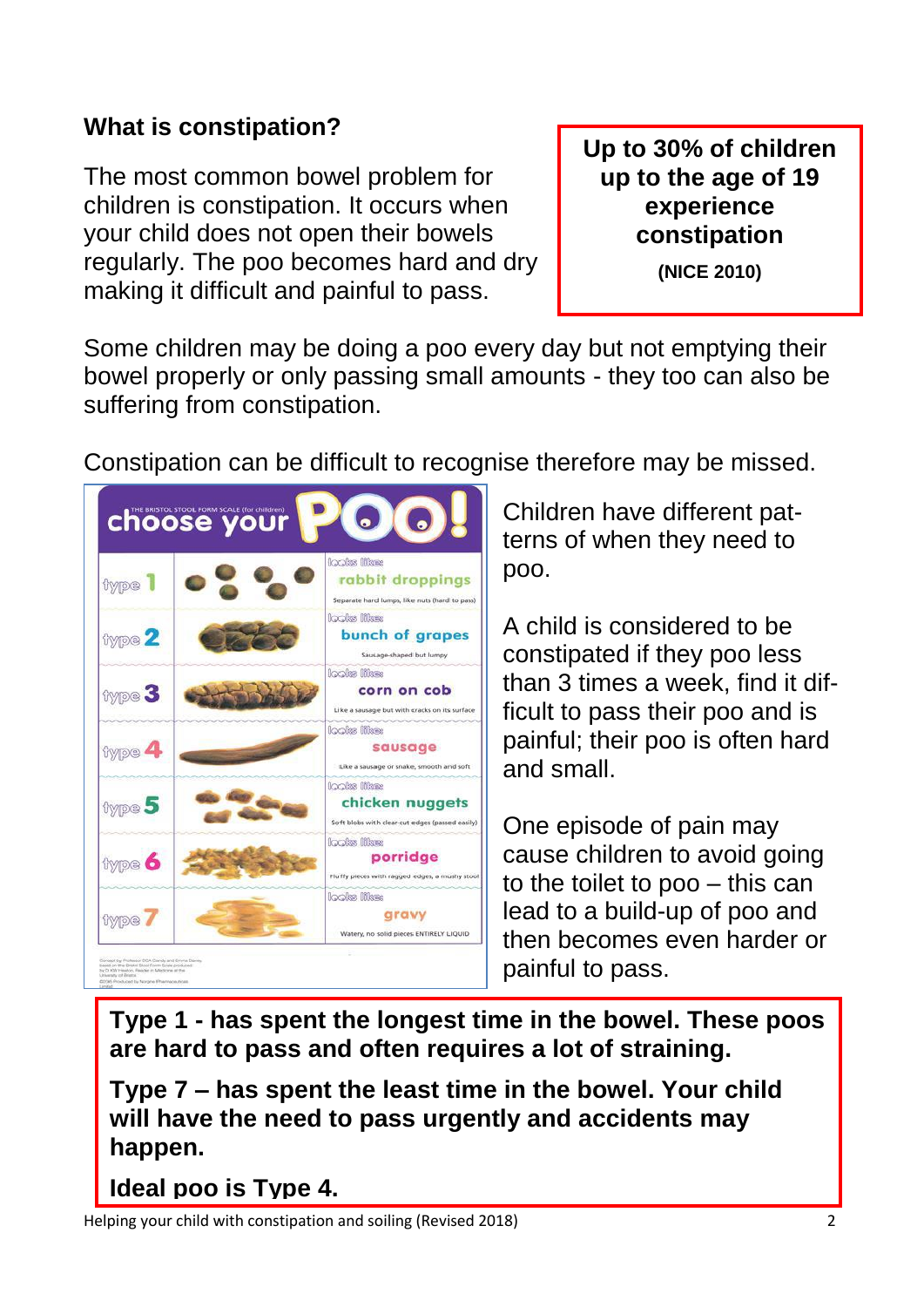# **What is soiling?**

Some children may 'mess' their underwear – this is known as soiling. This is caused by a leakage of poo and is often due to being constipated.

Poo can appear as runny, so you might think your child has diarrhoea, or it might be hard little bits, or both, or a smear in the pants. This is due to liquid poo leaking around the hard lump of poo that is blocking the way (overflow soiling). If constipation has been a longstanding issue the lower bowel and rectum may have become overstretched causing poo to leak out.



# **The impacted bowel:**

Children who soil are not doing this intentionally. They cannot control when the poo comes out and they may not have any feeling of this happening.

Older children will sometimes deny soiling or will hide their underwear.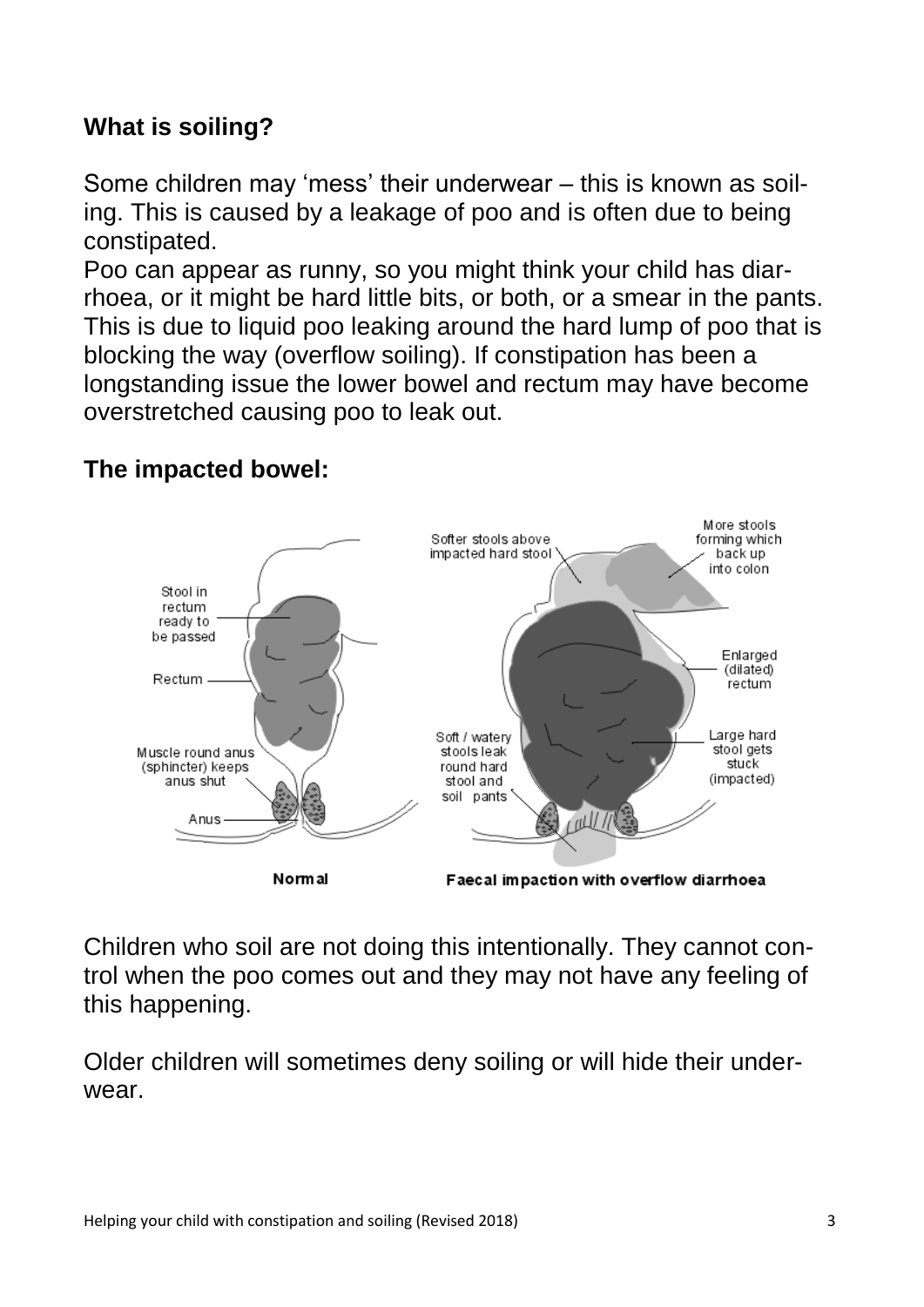

# **Signs and symptoms of Constipation**

The child may experience a combination of symptoms that can alter according to the severity and length of time constipation continues.

- Pooing less than three times per week
- poor appetite
- lack of energy
- irritable / unhappy
- bloated tummy
- nausea and vomiting
- passing the occasional enormous poo
- foul smelling wind and poo
- fear/avoiding the toilet
- withholding the urge to poo a large/hard, uncomfortable /painful to pass
- irregular bowel activity
- presence of blood
- stomach pain
- straining
- sore bottom / itching
- disturbed or poor sleep pattern
- behavioural issues
- poo at night whilst asleep (after one year of age)
- leaking liquid poo (overflow soiling)
- dribbling wee or bedwetting due to pressure from the impacted bowel pressing on the bladder

**Constipation is treatable and the earlier it is recognised the easier it is to treat.**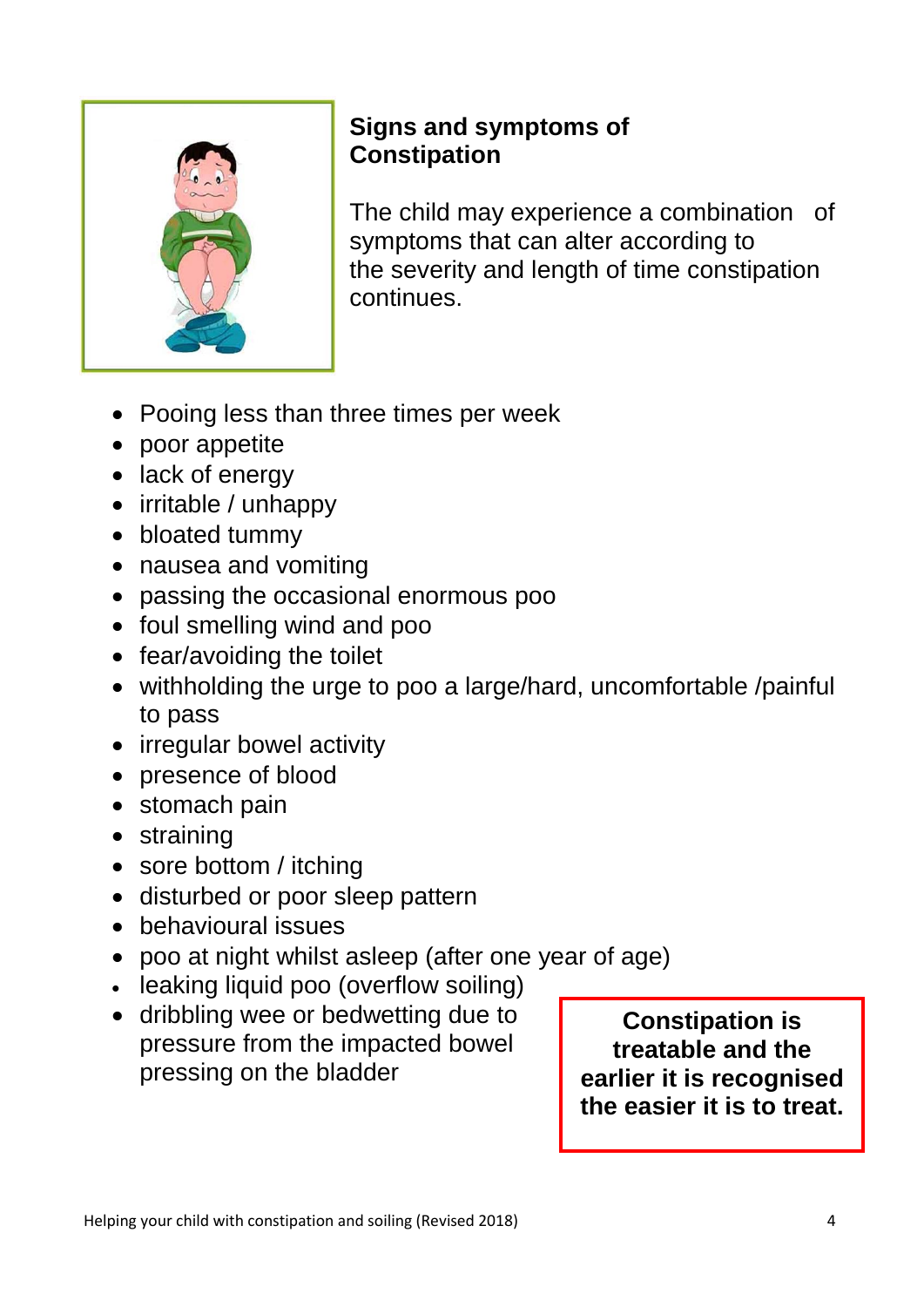### **Things that can increase the chances of constipation**

• Not eating a healthy diet than contains fibre, fruit and vegetables





- Not drinking enough water
- Behaviour holding in poo or avoiding going to the toilet
- Not enough exercise
- A change in routine  $-$  e.g., going on holiday, new surroundings
- Poor toileting routine
- Family history of constipation
- Anxiety and emotional upset
- Medical conditions
- Some medication

**Constipation and soiling is not because your child is lazy or pooing intentionally. It is helpful for you and your child to remain positive and calm.**

# **What you can do to help….**

#### **Establish a routine**

Ensure you child goes to the toilet regularly throughout the day. Encourage your child to go to the toilet for a poo  $10 - 20$  minutes after eating a main meal. A regular, calm and relaxed toilet routine will encourage the complete emptying of the bowel helping to lessen pooing accidents and avoid constipation.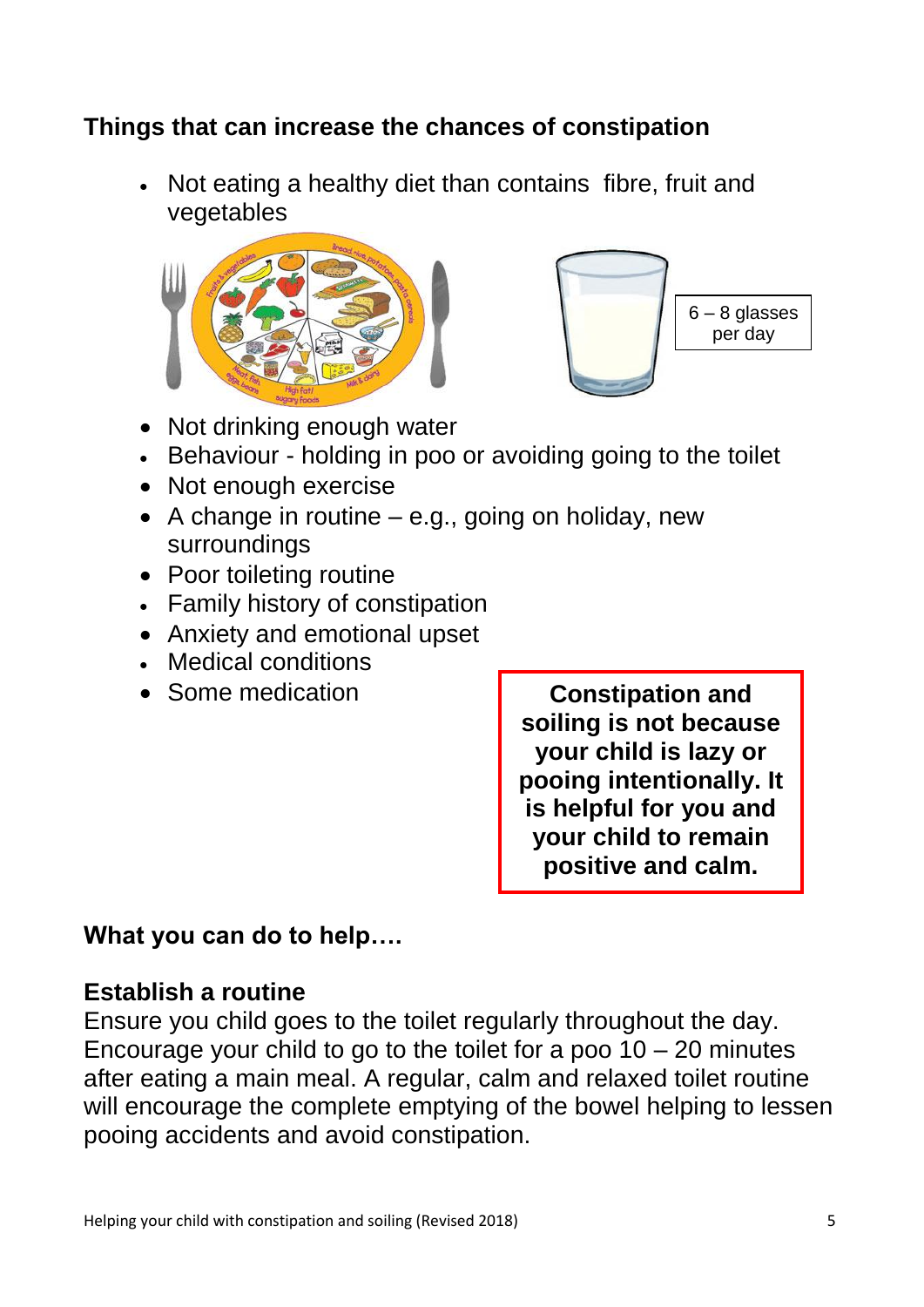#### **Look at your child's their diet**

Offer foods that are higher in fibre and aim to include them at each meal and snack time. A good varied diet should include fibre containing cereals, wholemeal bread, fruit and vegetables (these can include the skin).

**Drink more fluids - A**im to get your child to drink 6-8 glasses of fluid each day - see recommended fluid intake. Suitable drinks include water, squash and fruit juices and no more than a pint of milk a day. By increasing fluid intake helps to keep poo softer and easier to pass.

### **A high fibre and fluid diet is a healthy diet and is suitable for all the family.**

| Age             | <b>Sex</b>            | <b>Total Fluids per</b><br>Day         |
|-----------------|-----------------------|----------------------------------------|
| $4 - 8$ years   | <b>Female Male</b>    | $1000 - 1400$ mls<br>$1000 - 1400$ mls |
| $9 - 13$ years  | Female<br><b>Male</b> | $1200 - 2100$ mls<br>$1400 - 2300$ mls |
| $14 - 18$ years | Female<br><b>Male</b> | $1400 - 2500$ mls<br>$2100 - 3200$ mls |

#### **Recommended Daily Fluid Intake**

**Information taken from the Education and Resources for Improving Childhood Continence (ERIC)**

#### **Exercise**

Encourage your child to get active and engage in physical activity. All children and young people should minimise the amount of time spent being sitting (sedentary) for extended periods.

**60 mins per day for children aged over 5 years**

**(Dept. of Health, 2011)**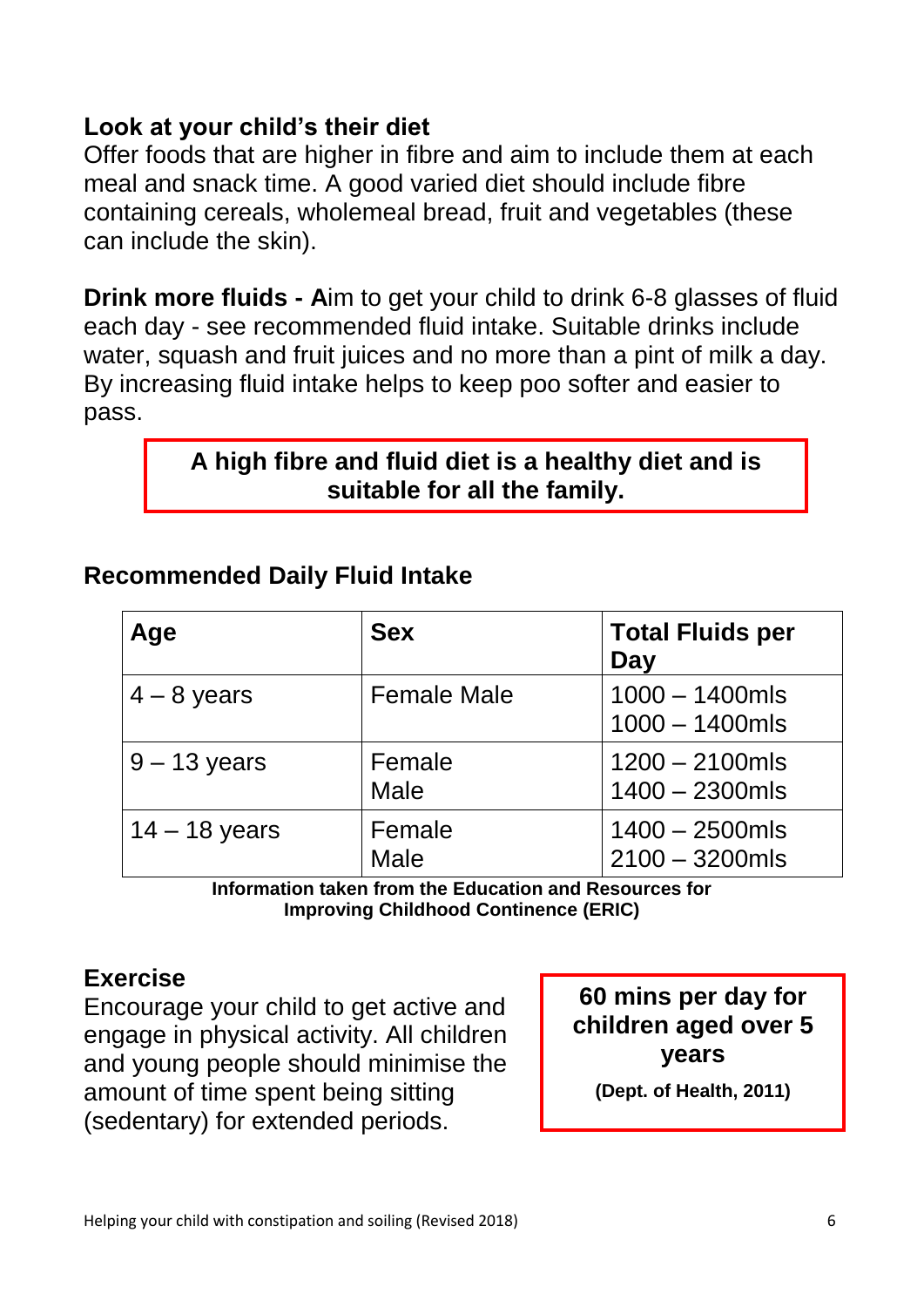# **Managing soiling in school**

Talk to your child's class teacher to establish whether your child has free access to the toilet and fluids whilst at School. Inform them about your child's condition – often they don't know! Provide a change of clothing, toilet wipes and nappy sacks/sealable bags for use at school.

# **Tips for successful pooing on the toilet**

- Don't let your child wait to do a poo. Talk about poo read books on poo. Make it the normal part of everyday life that it is.
- Give your child enough time so they don't feel rushed  $(5 10)$ minutes).
- Set aside a time each day for your child to sit on the toilet. A good time for this is  $20 - 30$  minutes after a meal, when their bowels are most active.
- Ensure your child sits on the toilet properly (see diagram). This makes it easier to push poo out. To help your child feel supported they may need to put their feet on a footstool in front of the toilet.
- Make the toilet fun by keeping activities for when sitting on the toilet, for example, a favourite book.
- To help with pushing encourage your child to blow bubbles or blow a balloon.
- Teach them to massage their tummy.
- Gentle rocking backwards and forwards whilst sitting on the toilet can also help; this can be done to music.
- If your child says that it hurts to poo, tell them to stop trying, and try again later **The correct way to sit on the toilet to**



**poo**

- **Sit comfortably and relaxed on the toilet seat – perhaps using a child's size toilet seat/insert seat.**
- **Feet firmly on the floor or resting on a step.**
- **Raise the knees higher than the hips.**
- **Lean slightly forwards and rest elbows on knees.**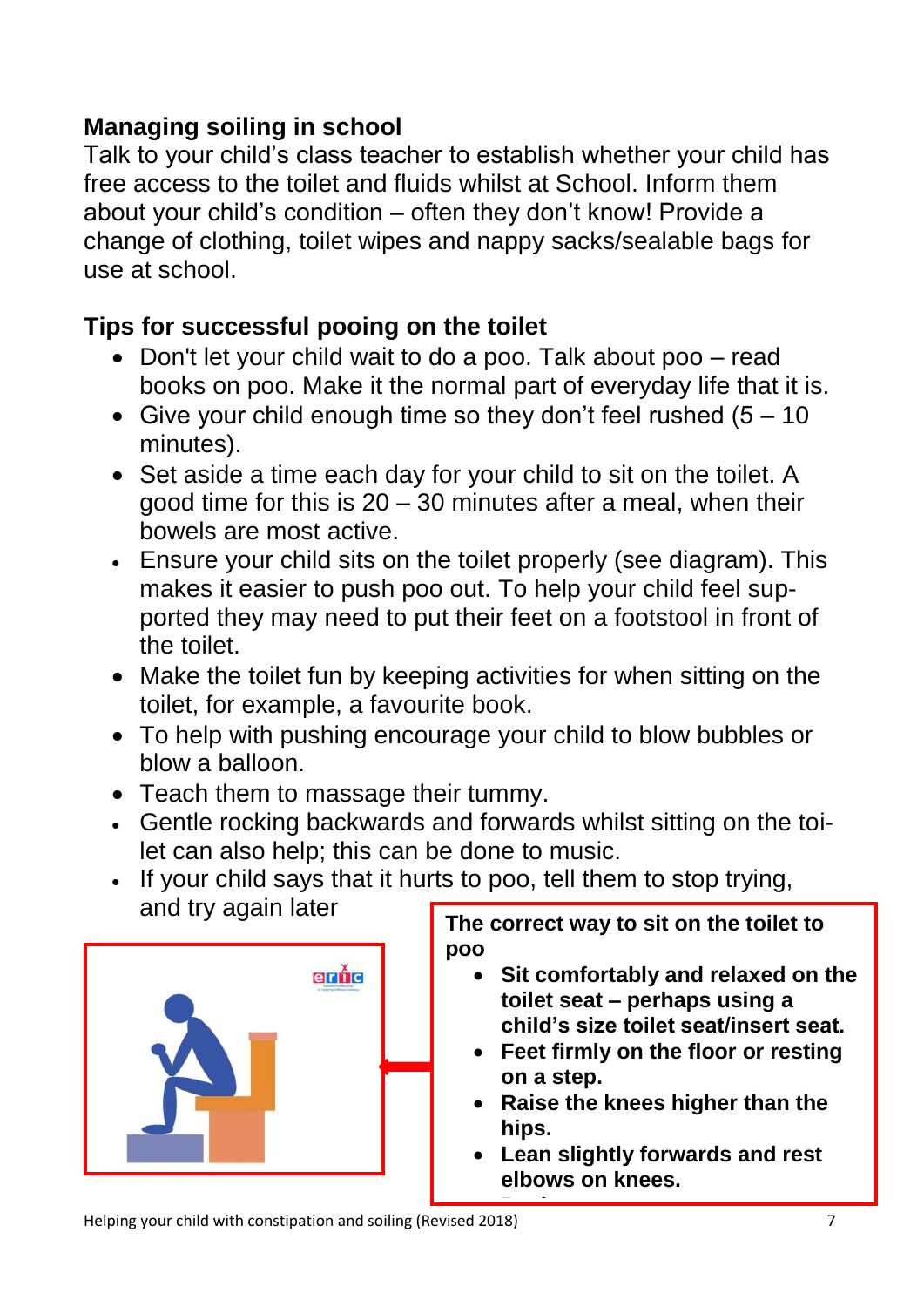#### **Moving from a nappy to the toilet**

It is common for younger children to prefer to continue to use their nappy for security and familiarity that a nappy has given them since being a baby. Holding onto poo can cause constipation. It is better for your child to poo in a nappy than not at all but you can encourage them to start using the toilet. Remember, consistency and patience is important. Encourage your child to ask for a nappy when they need to poo.

- $\checkmark$  Encourage nappy changing in the toilet area
- $\checkmark$  Encourage/teach your child to wipe their bottom at this stage and to empty the formed poo into the toilet, flush away and wash their hands.
- $\checkmark$  Progress to sitting your child on the toilet still in their nappy with the lid down with their feet on a step. After a while, get them to sit on the toilet with the lid up - using a training seat/insert seat to help them to feel more secure. From here the nappy can be loosened gradually until it can be removed altogether.
- $\checkmark$  Toilet paper can be put in the toilet before a poo to help reduce noise/splash.
- $\checkmark$  Stickers can be used as a reward for stages of progress.

**Try not to imply that poo is dirty or wrong, this can lead to withholding behaviour and constipation. Always be pleased that poo has come out – and if it has come out in the wrong place be clear that it not the poo you mind but where it is.**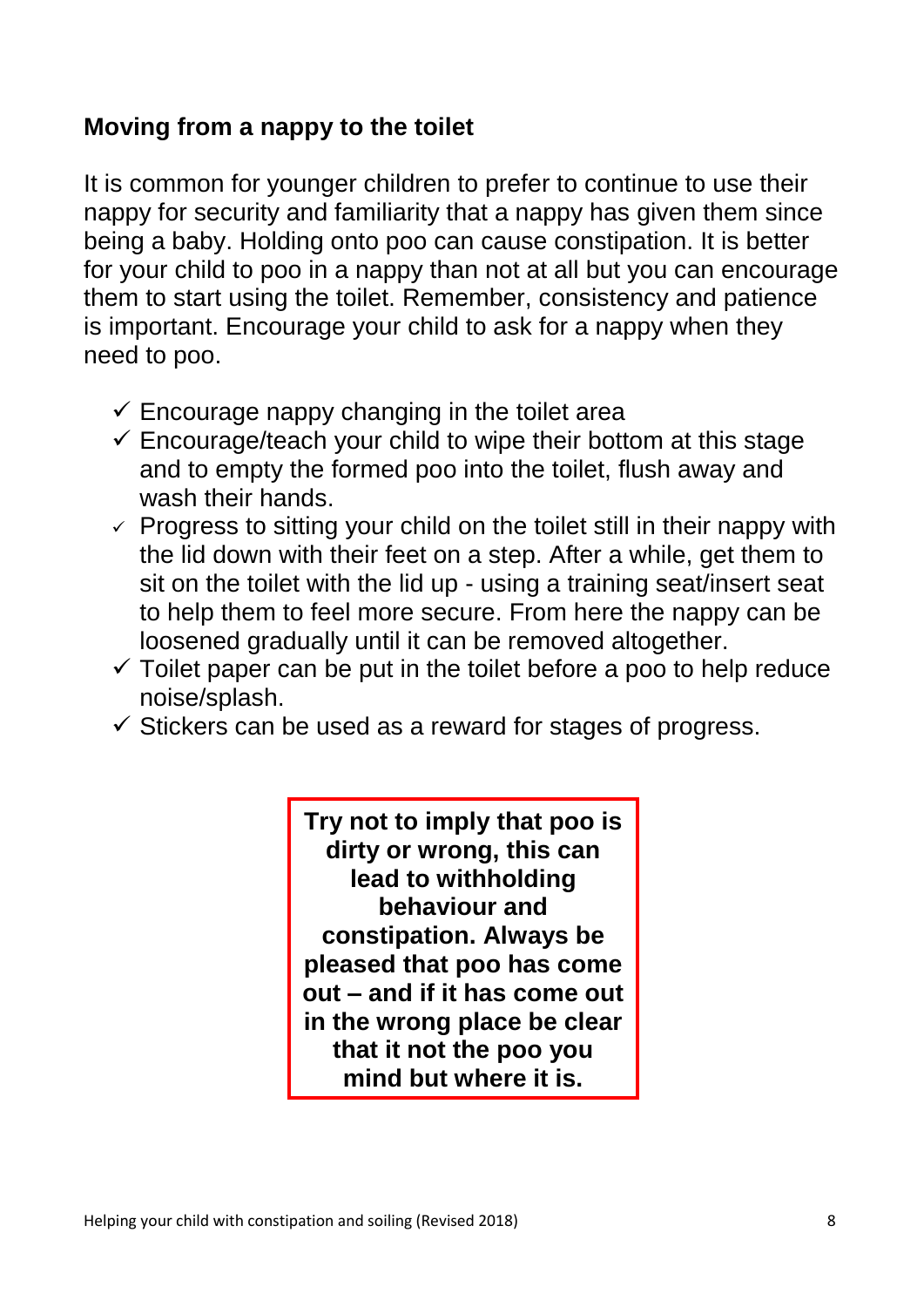#### **When to seek help**

Constipation can start at any age and most children get constipated from time to time. However, if your child has constipation that doesn't go away, he or she may need treatment to get back to normal. Please see your child's GP who will offer you help.

#### **Treatment**

**More than ⅓ of children with constipation develop chronic constipation and this can take some time to resolve.**

If your child is constipated your child's GP may prescribe medication. You may have to continue to give this medication (maintenance dose) to ensure your child continues to pass regularly a soft painless poo. It is important to continue giving your child their prescribed medication until it is completed even if it

the constipation appears to be improving. Your child's GP may also refer you and your child to your local Healthy Together Team for further support and management.

#### **Further Information and Support**

**www.eric.org.uk**

**[www.bladderandboweluk.co.uk](http://www.bladderandboweluk.co.uk/)**

**[www.healthforunder5's.co.uk](http://www.healthforunder5)**

**[www.healthforkids.co.uk](http://www.healthforkids.co.uk/)**

**www.healthforteens.co.uk**

**Text ChatHealth: 07520 615381 (city) 07520 615382 (county)**

# **Your local Healthy Together Team**

**Your child's GP**